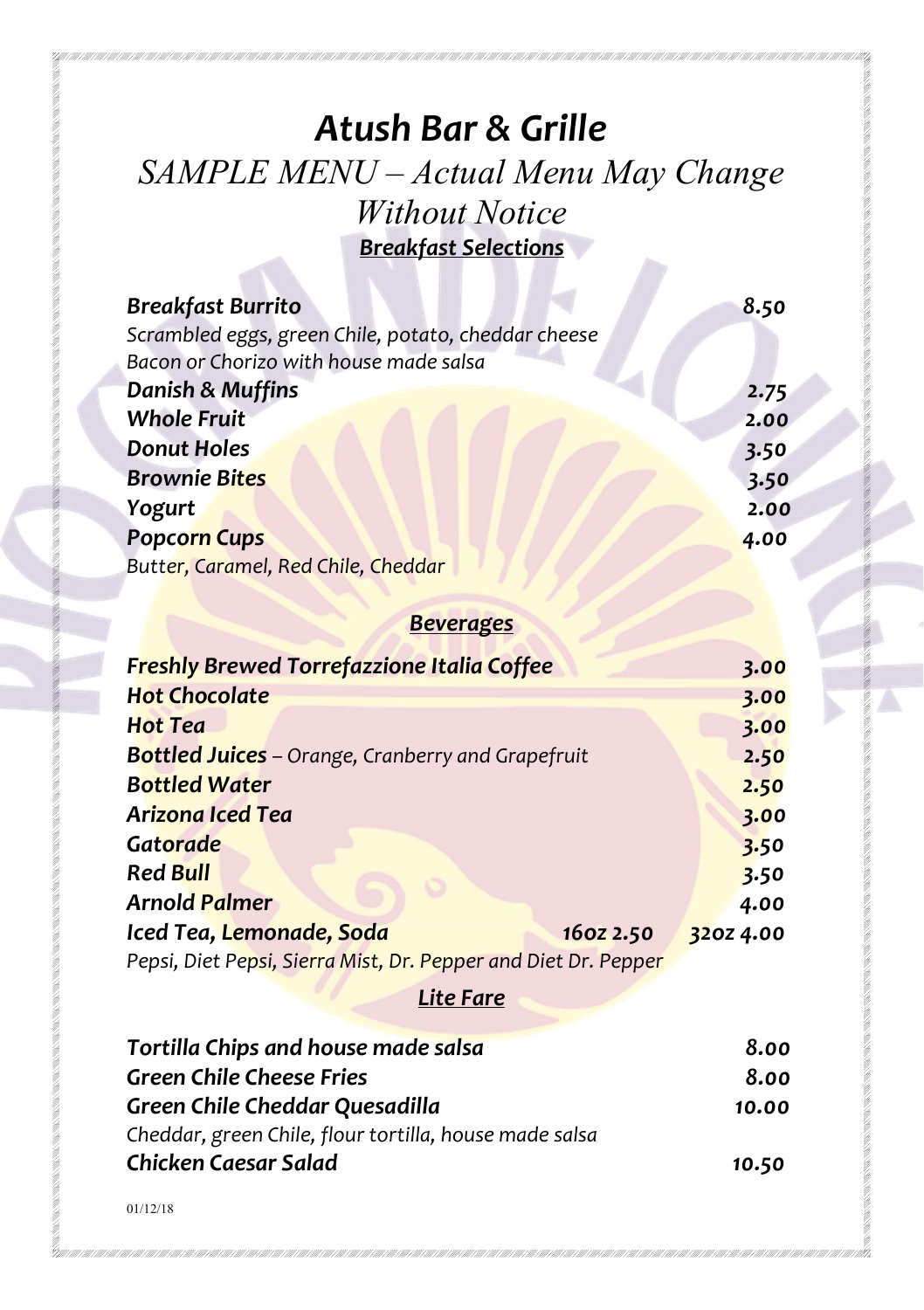# Burgers, Sandwiches & Wraps

M

All items served with your choice of potato chips or French fries

| <b>Foot Long Hot Dog</b><br>Add any combination:<br>Grilled onions, green Chile and/or cheddar 1.00                                                                                | 12.00 |
|------------------------------------------------------------------------------------------------------------------------------------------------------------------------------------|-------|
| <b>NM Natural Burger</b><br>2 NM beef patties, lettuce, tomato, classic roll<br>Choice of: Cheddar, Swiss, pepper jack or American cheese<br>Green Chile 1.00<br><b>Bacon 1.50</b> | 13.00 |
| <b>Boneless Chicken Strips (3)</b><br>Choice of Ranch or BBQ Sauce                                                                                                                 | 12.00 |
| Vegan Wrap<br>Ancient grains, black beans, roasted tomato, asparagus, peppers, onions,<br>white balsamic dressing, whole wheat tortilla                                            | 11.00 |
| <b>Turkey Bacon Wrap</b><br>Smoked turkey, romaine, bacon, tomato, cheddar, ranch, spinach tortilla                                                                                | 12.00 |
| <b>Chicken Prosciutto Caprese Sandwich</b><br>Chicken, prosciutto, arugula, basil, tomato, fresh mozzarella, balsamic<br>mustard, Focaccia bread                                   | 12.00 |
| Tuna Salad Sandwich<br>Albacore tuna, lettuce, tomato, cheddar, classic roll                                                                                                       | 12.00 |
| <b>Ham Sandwich</b><br>Ham, lettuce, tomato, Swiss, classic roll                                                                                                                   | 12.00 |
| Consuming raw or undercooked meats, poultry, seafood, eggs and/or                                                                                                                  |       |

shellfish may increase your risk of food borne illness For additional dining options, please consult with your service professional 20% Gratuity added to parties of 8 or more.

01/12/18

**REACTED AND ARRANGEMENT CONTROL**